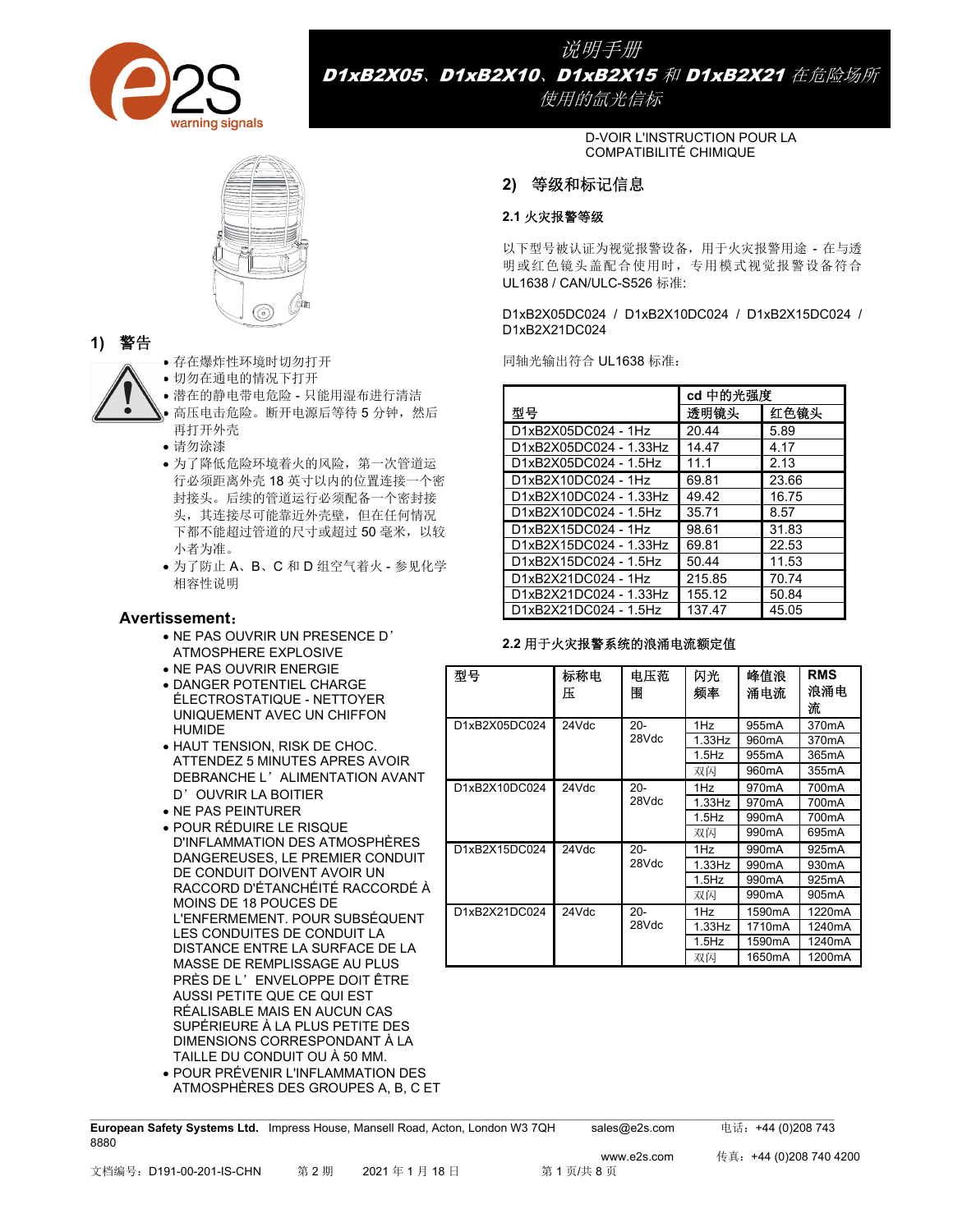#### **2.3** 美国和加拿大的 **NEC** 和 **CEC** 分类**/**区域等级

D1xB2X 氙气信标符合以下标准:

UL 1203 (Ed. 5) 2018 UL1638A (Ed. 1) 2016 UL1638 (Ed.5) 2017 CSA C22.2 No. 30-M1986 (Ed. 3) 2016 CSA C22.2 No. 25 (Ed. 4) 2017 CSA C22.2 No. 205 (Ed.3) 2017

D1xB2X05DC012、D1xB2X05DC024 和 D1xB2X05DC048 氙气信标评级如下:

> Class I Div 1 Group ABCD T5 Ta -55°C 到 +80°C Class I Div 1 Group ABCD T6 Ta -55°C 到 +65°C Class II Div 1 Group EFG T5 Ta -55° C 到 +80° C Class III Div 1 Ta -55°C 到 +80°C

D1xB2X05AC115 和 D1xB2X05AC230 氙气信标评级如下:

Class I Div 1 Group ABCD T4A Ta -55°C 到 +70°C Class I Div 1 Group ABCD T5 Ta -55°C 到 +55°C Class I Div 1 Group ABCD T6 Ta -55° C 到 +40° C Class II Div 1 Group EFG T4 Ta -55° C 到 +40° C Class III Div 1 Ta -55°C 到 +40°C

D1xB2X10DC024 和 D1xB2X10DC048 氙气信标评级如下:

Class I Div 1 Group ABCD T4 Ta -55°C 到 +80°C Class I Div 1 Group ABCD T4A Ta -55°C 到 +70°C Class I Div 1 Group ABCD T5 Ta -55°C 到 +50°C Class II Div 1 Group EFG T4 Ta -55°C 到 +80°C Class III Div 1 Ta -55 $^{\circ}$  C  $\overline{4}$  +80 $^{\circ}$  C

D1xB2X10AC115 和 D1xB2X10AC230 氙气信标评级如下:

Class I Div 1 Group ABCD T4 Ta -55°C 到 +70°C Class I Div 1 Group ABCD T4A Ta -55°C 到 +55°C Class II Div 1 Group EFG T4 Ta -55° C 到 +40° C Class III Div 1 Ta -55°C 到 +40°C

D1xB2X15DC024 和 D1xB2X15DC048 氙气信标评级如下:

Class I Div 1 Group ABCD T3C Ta -55°C 到 +80°C Class I Div 1 Group ABCD T4 Ta -55°C 到 +55°C Class II Div 1 Group EFG T4 Ta -55°C 到 +80°C Class III Div 1 Ta -55 $^{\circ}$  C  $\overline{2}$ I +80 $^{\circ}$  C

#### D1xB2X15AC115 和 D1xB2X15AC230 氙气信标评级如下:

Class I Div 1 Group ABCD T4 Ta -55°C 到 +70°C Class I Div 1 Group ABCD T4A Ta -55°C 到 +55°C Class II Div 1 Group EFG T4 Ta -55° C 到 +40° C Class III Div 1 Ta -55°C 到 +40°C

D1xB2X21DC024 和 D1xB2X21DC048 氙气信标评级如下:

Class I Div 1 Group ABCD T3B Ta -55°C 到 +80°C Class I Div 1 Group ABCD T3C Ta -55°C 到 +75°C Class I Div 1 Group ABCD T4 Ta -55°C 到 +50°C

Class II Div 1 Group EFG T3C Ta -55°C 到 +40°C Class III Div 1 Ta -55 $^{\circ}$  C  $\overline{2}$ I +40 $^{\circ}$  C

D1xB2X21AC115 和 D1xB2X21AC230 氙气信标评级如下:

Class I Div 1 Group ABCD T3C Ta -55°C 到 +60°C Class I Div 1 Group ABCD T4 Ta -55°C 到 +55°C Class I Div 1 Group ABCD T4A Ta -55°C 到 +40°C Class II Div 1 Group EFG T4 Ta -55° C 到 +40° C Class III Div 1 Ta -55°C 到 +40°C

必须根据国家电气规范/加拿大电气规范安装

### **2.4** 美国 **NEC** 分类**/**区域等级

D1xB2X 氙气信标符合以下标准:

UL 60079-0 (Ed. 6) 2017 UL 60079-1 (Ed.7) 2015 UL 60079-31 (Ed.2) 2015

D1xB2X05DC012、D1xB2X05DC024 和 D1xB2X05DC048 氙气信标评级如下:

> Class I Zone 1 AEx db IIC T4 Ta -55°C 到 +80°C Class I Zone 1 AEx db IIC T5 Ta -55°C 到 +75°C Class I Zone 1 AEx db IIC T6 Ta -55°C 到 +60°C Zone 21 AEx tb IIIC T99 $^{\circ}$  C Ta -55 $^{\circ}$  C  $\overline{2}$ I +80 $^{\circ}$  C

D1xB2X05AC115 和 D1xB2X05AC230 氙气信标评级如下:

Class I Zone 1 AEx db IIC T4 Ta -55°C 到 +70°C Class I Zone 1 AEx db IIC T5 Ta -55°C 到 +50°C Zone 21 AEx tb IIIC T153°C Ta -55°C  $\overline{2}$  +70°C

D1xB2X10DC024 和 D1xB2X10DC048 氙气信标评级如下:

Class I Zone 1 AEx db IIC T4 Ta -55 $^{\circ}$  C  $\overline{2}$ J +80 $^{\circ}$  C Class I Zone 1 AEx db IIC T5 Ta -55°C 到 +45°C Zone 21 AEx tb IIIC T132 $^{\circ}$  C Ta -55 $^{\circ}$  C  $\overline{2}$ I +80 $^{\circ}$  C

D1xB2X10AC115 和 D1xB2X10AC230 氙气信标评级如下:

Class I Zone 1 AEx db IIC T3 Ta -55 $^{\circ}$  C  $\overline{2}$ I +70 $^{\circ}$  C Class I Zone 1 AEx db IIC T4 Ta -55°C 到 +65°C Zone 21 AEx tb IIIC T153°C Ta -55°C  $\overline{2}$  +70°C

D1xB2X15DC024 和 D1xB2X15DC048 氙气信标评级如下:

Class I Zone 1 AEx db IIC T3 Ta -55 $^{\circ}$  C  $\overline{2}$ J +80 $^{\circ}$  C Class I Zone 1 AEx db IIC T4 Ta -55°C 到 +65°C Zone 21 AEx tb IIIC T132 $^{\circ}$  C Ta -55 $^{\circ}$  C  $\overline{2}$ I +80 $^{\circ}$  C

D1xB2X15AC115 和 D1xB2X15AC230 氙气信标评级如下:

Class I Zone 1 AEx db IIC T3 Ta -55 $^{\circ}$  C  $\overline{2}$ I +70 $^{\circ}$  C Class I Zone 1 AEx db IIC T4 Ta -55°C 到 +65°C Zone 21 AEx tb IIIC T153 $^{\circ}$  C Ta -55 $^{\circ}$  C  $\overline{\mathfrak{B}}$  +70 $^{\circ}$  C D1xB2X21DC024 和 D1xB2X21DC048 氙气信标评级如下:

#### Class I Zone 1 AEx db IIC T3 Ta -55 $^{\circ}$  C  $\overline{4}$ I +80 $^{\circ}$  C

| <b>European Safety Systems Ltd.</b> Impress House, Mansell Road, Acton, London W3 7QH<br>8880 |     |            |         | sales@e2s.com | 电话: +44 (0)208 743      |
|-----------------------------------------------------------------------------------------------|-----|------------|---------|---------------|-------------------------|
|                                                                                               |     |            |         | www.e2s.com   | 传真: +44 (0)208 740 4200 |
| 文档编号:D191-00-201-IS-CHN                                                                       | 第2期 | 2021年1月18日 | 第2页/共8页 |               |                         |

 $\mathcal{L} = \{ \mathcal{L} = \{ \mathcal{L} = \{ \mathcal{L} = \{ \mathcal{L} = \{ \mathcal{L} = \{ \mathcal{L} = \{ \mathcal{L} = \{ \mathcal{L} = \{ \mathcal{L} = \{ \mathcal{L} = \{ \mathcal{L} = \{ \mathcal{L} = \{ \mathcal{L} = \{ \mathcal{L} = \{ \mathcal{L} = \{ \mathcal{L} = \{ \mathcal{L} = \{ \mathcal{L} = \{ \mathcal{L} = \{ \mathcal{L} = \{ \mathcal{L} = \{ \mathcal{L} = \{ \mathcal{L} = \{ \mathcal{$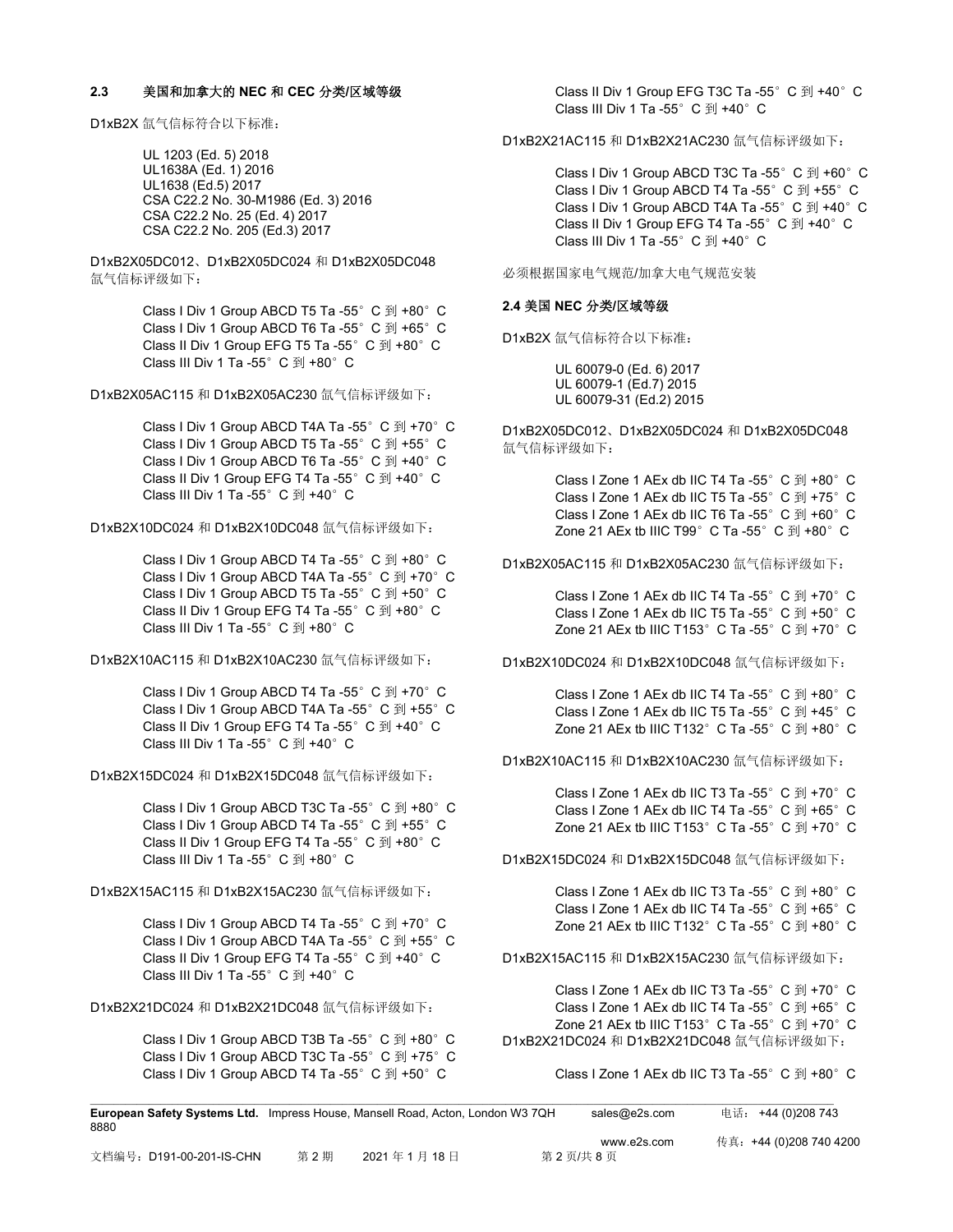Class I Zone 1 AEx db IIC T4 Ta -55°C 到 +45°C Zone 21 AEx tb IIIC T181 $^{\circ}$  C Ta -55 $^{\circ}$  C  $\overline{2}$ J +80 $^{\circ}$  C

D1xB2X21AC115 和 D1xB2X21AC230 氙气信标评级如下:

Class I Zone 1 AEx db IIC T3 Ta -55°C 到 +60°C Class I Zone 1 AEx db IIC T4 Ta -55°C 到 +50°C Zone 21 AEx tb IIIC T153 $^{\circ}$  C Ta -55 $^{\circ}$  C  $\overline{2}$  +60 $^{\circ}$  C

安装时必须遵守国家电气规范。

#### **2.5** 加拿大 **NEC** 分类**/**区域等级

D1xB2X 氙气信标符合以下标准:

CAN/CSA C22.2 No. 60079-0 (Ed. 3) 2015 CAN/CSA C22.2 No. 60079-1 (Ed.3) 2016 CAN/CSA C22.2 No. 60079-31 (Ed.2) 2015

D1xB2X05DC012、D1xB2X05DC024 和 D1xB2X05DC048 氙气信标评级如下:

> Ex db IIC T4 Ta -55 $^{\circ}$  C  $\overline{2}$ J +80 $^{\circ}$  C Ex db IIC T5 Ta -55 $^{\circ}$  C  $\overline{2}$ I +75 $^{\circ}$  C Ex db IIC T6 Ta -55 $^{\circ}$  C  $\overline{2}$ I +60 $^{\circ}$  C Ex tb IIIC T99 $^{\circ}$  C Ta -55 $^{\circ}$  C  $\overline{2}$ I +80 $^{\circ}$  C

D1xB2X05AC115 和 D1xB2X05AC230 氙气信标评级如下:

Ex db IIC T4 Ta -55 $^{\circ}$  C  $\overline{2}$ J +70 $^{\circ}$  C Ex db IIC T5 Ta -55 $^{\circ}$  C  $\overline{2}$ I +50 $^{\circ}$  C Ex tb IIIC T153 $^{\circ}$  C Ta -55 $^{\circ}$  C  $\overline{2}$ I +70 $^{\circ}$  C

D1xB2X10DC024 和 D1xB2X10DC048 氙气信标评级如下:

Ex db IIC T4 Ta -55 $^{\circ}$  C  $\overline{2}$ I +80 $^{\circ}$  C Ex db IIC T5 Ta -55 $^{\circ}$  C  $\overline{2}$ I +45 $^{\circ}$  C Ex tb IIIC T132°C Ta -55°C 到 +80°C

D1xB2X10AC115 和 D1xB2X10AC230 氙气信标评级如下:

Ex db IIC T3 Ta -55 $^{\circ}$  C  $\overline{2}$ I +70 $^{\circ}$  C Ex db IIC T4 Ta -55 $^{\circ}$  C  $\overline{4}$ I +65 $^{\circ}$  C Ex tb IIIC T153 $^{\circ}$  C Ta -55 $^{\circ}$  C  $\overline{2}$ J +70 $^{\circ}$  C

D1xB2X15DC024 和 D1xB2X15DC048 氙气信标评级如下:

Ex db IIC T3 Ta -55 $^{\circ}$  C  $\overline{2}$ I +80 $^{\circ}$  C Ex db IIC T4 Ta -55 $^{\circ}$  C  $\overline{2}$ I +65 $^{\circ}$  C Ex tb IIIC T132°C Ta -55°C 到 +80°C

D1xB2X15AC115 和 D1xB2X15AC230 氙气信标评级如下:

Ex db IIC T3 Ta -55 $^{\circ}$  C  $\overline{2}$ I +70 $^{\circ}$  C Ex db IIC T4 Ta -55 $^{\circ}$  C  $\overline{4}$ I +65 $^{\circ}$  C Ex tb IIIC T153 $^{\circ}$  C Ta -55 $^{\circ}$  C  $\overline{2}$ I +70 $^{\circ}$  C D1xB2X21DC024 和 D1xB2X21DC048 氙气信标评级如下:

> Ex db IIC T3 Ta -55 $^{\circ}$  C  $\overline{2}$ I +80 $^{\circ}$  C Ex db IIC T4 Ta -55 $^{\circ}$  C  $\overline{2}$ J +45 $^{\circ}$  C Ex tb IIIC T181 $^{\circ}$  C Ta -55 $^{\circ}$  C  $\overline{2}$ I +80 $^{\circ}$  C

D1xB2X21AC115 和 D1xB2X21AC230 氙气信标评级如下:

Ex db IIC T3 Ta -55 $^{\circ}$  C  $\overline{2}$ I +60 $^{\circ}$  C Ex db IIC T4 Ta -55 $^{\circ}$  C  $\overline{2}$ I +50 $^{\circ}$  C Ex tb IIIC T153 $^{\circ}$  C Ta -55 $^{\circ}$  C  $\overline{4}$  +60 $^{\circ}$  C

安装时必须遵守加拿大电气规范

#### **2.6 ATEX / IECEx** 认证

D1xB2X 氙气信标符合以下标准:

EN IEC60079-0:2018 / IEC60079-0:2017 (Ed 7) EN60079-1:2014 / IEC60079-1 (Ed. 7) (2014) EN60079-31:2014 / IEC60079-31 (Ed.2) (2013)

D1xB2X05DC012、D1xB2X05DC024 和 D1xB2X05DC048 氙气信标评级如下:

> Ex db IIC T4 Gb Ta  $-55^{\circ}$  C  $\overline{2}$ J +80 $^{\circ}$  C Ex db IIC T5 Gb Ta  $-55^\circ$  C  $\overline{2}$ l +75°C Ex db IIC T6 Gb Ta  $-55^\circ$  C  $\overline{2}$ J +60°C Ex tb IIIC T104 $^{\circ}$  C Db Ta - 55 $^{\circ}$  C  $\overline{2}$ I +80 $^{\circ}$  C

D1xB2X05AC115 和 D1xB2X05AC230 氙气信标评级如下:

Ex db IIC T4 Gb Ta  $-55^{\circ}$  C  $\overline{2}$ J +70 $^{\circ}$  C Ex db IIC T5 Gb Ta  $-55^{\circ}$  C  $\overline{2}$ J +50 $^{\circ}$  C Ex tb IIIC T116°C Db Ta - 55°C  $\overline{2}$  +70°C

D1xB2X10DC024 和 D1xB2X10DC048 氙气信标评级如下:

Ex db IIC T4 Gb Ta  $-55^{\circ}$  C  $\overline{2}$ l +80 $^{\circ}$  C Ex db IIC T5 Gb Ta  $-55^{\circ}$  C  $\overline{4}$  +45° C Ex tb IIIC T135°C Db Ta - 55°C  $\overline{2}$  +80°C

D1xB2X10AC115、D1xB2X10AC230、D1xB2X15AC115 和 D1xB2X15AC230 氙气信标评级如下:

> Ex db IIC T3 Gb Ta  $-55^{\circ}$  C  $\overline{2}$ I +70 $^{\circ}$  C Ex db IIC T4 Gb Ta  $-55^{\circ}$  C  $\overline{2}$ J +65 $^{\circ}$  C Ex tb IIIC T139°C Db Ta -  $55^{\circ}$  C  $\overline{2}$ II +70°C

D1xB2X15DC024 和 D1xB2X15DC048 氙气信标评级如下:

Ex db IIC T3 Gb Ta  $-55^\circ$  C  $\overline{2}$ J +80 $^\circ$  C Ex db IIC T4 Gb Ta  $-55^\circ$  C  $\overline{2}$ l +65°C Ex tb IIIC T146°C Db Ta - 55°C  $\overline{2}$  +80°C

D1xB2X21DC024 和 D1xB2X21DC048 氙气信标评级如下:

Ex db IIC T3 Gb Ta  $-55^\circ$  C  $\overline{2}$ J +80°C Ex db IIC T4 Gb Ta  $-55^{\circ}$  C  $\overline{2}$ J +45°C Ex tb IIIC T169°C Db Ta - 55°C  $\overline{4}$ I +80°C

D1xB2X21AC115 和 D1xB2X21AC230 氙气信标评级如下:

Ex db IIC T3 Gb Ta  $-55^{\circ}$  C  $\overline{2}$ J +60 $^{\circ}$  C Ex db IIC T4 Gb Ta  $-55^{\circ}$  C  $\overline{2}$ l +50 $^{\circ}$  C Ex tb IIIC T141°C Db Ta - 55°C  $\overline{2}$ I +60°C

| <b>European Safety Systems Ltd.</b> Impress House, Mansell Road, Acton, London W3 7QH |     |            | sales@e2s.com | 电话: +44 (0)208 743      |
|---------------------------------------------------------------------------------------|-----|------------|---------------|-------------------------|
| 8880                                                                                  |     |            |               |                         |
|                                                                                       |     |            | www.e2s.com   | 传真: +44 (0)208 740 4200 |
| 文档编号: D191-00-201-IS-CHN                                                              | 第2期 | 2021年1月18日 | 第3页/共8页       |                         |

 $\mathcal{L} = \{ \mathcal{L} = \{ \mathcal{L} = \{ \mathcal{L} = \{ \mathcal{L} = \{ \mathcal{L} = \{ \mathcal{L} = \{ \mathcal{L} = \{ \mathcal{L} = \{ \mathcal{L} = \{ \mathcal{L} = \{ \mathcal{L} = \{ \mathcal{L} = \{ \mathcal{L} = \{ \mathcal{L} = \{ \mathcal{L} = \{ \mathcal{L} = \{ \mathcal{L} = \{ \mathcal{L} = \{ \mathcal{L} = \{ \mathcal{L} = \{ \mathcal{L} = \{ \mathcal{L} = \{ \mathcal{L} = \{ \mathcal{$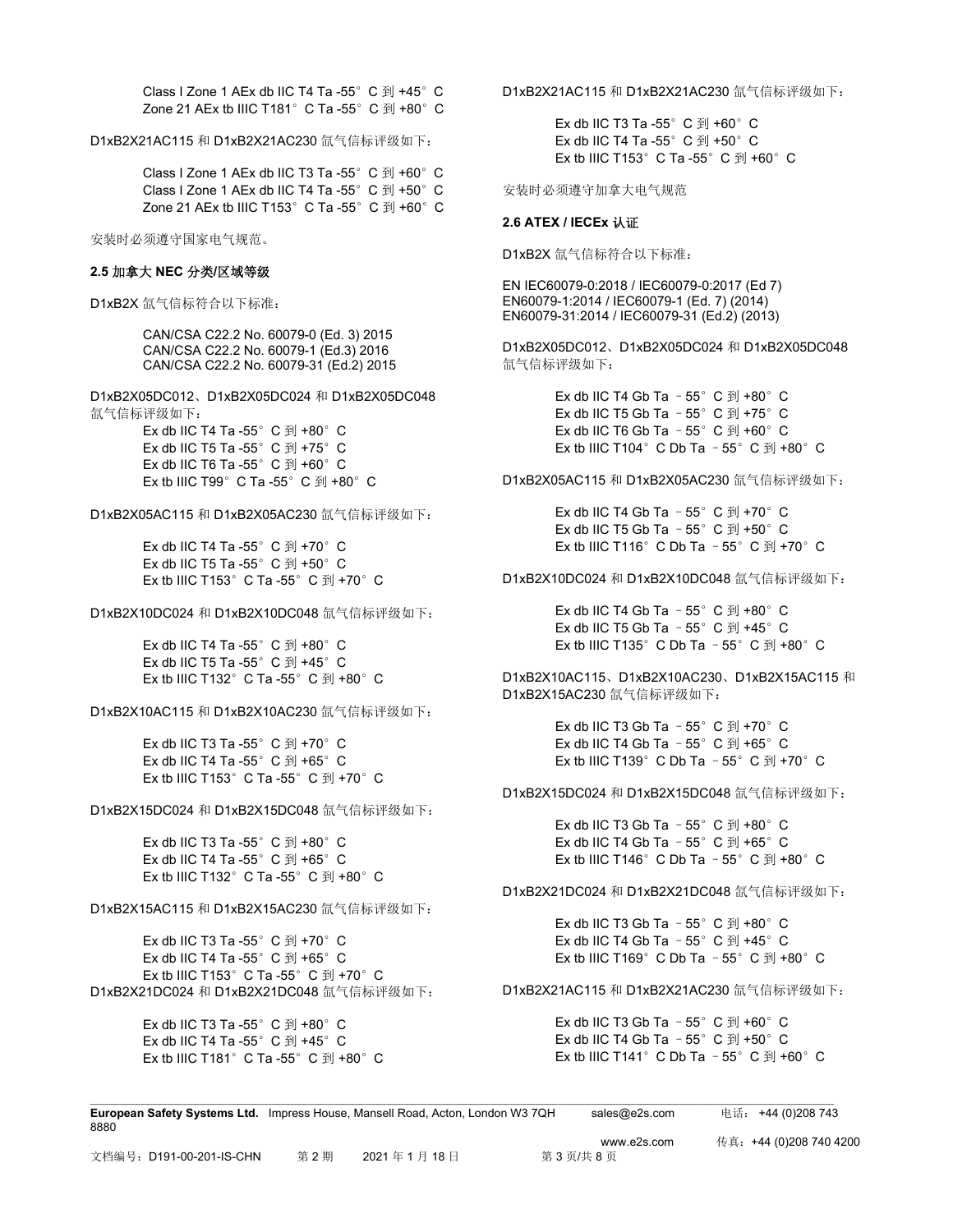认证编号 DEMKO 19 ATEX 2009X IECEx ULD 19.0006X

**ATEX** 标记、设备 组和类别:



**CE** 标记 公告机构编号**:**

本装置可安装在具有如下条件的位置:

### 区域分类:

| Zone 1         | 正常运行时, 可能出现爆炸性气体和空气的<br>混合物。                      |
|----------------|---------------------------------------------------|
| Zone 2         | 正常运行时不太可能出现爆炸性气体和空气<br>的混合物, 即使有, 也只会存在很短的时<br>间。 |
| <b>Zone 21</b> | 正常运行时,可能出现爆炸性粉尘和空气的<br>混合物。                       |
| $7$ one $22$   | 正常运行时不太可能出现爆炸性粉尘和空气<br>的混合物, 即使有, 也只会存在很短的时<br>间。 |

### 气体组别:

| .         |       |
|-----------|-------|
| Group IIA | 丙烷    |
| Group IIB | 烯     |
| Group IIC | 氢气和乙炔 |

### 温度分类:

| T1             | $450^{\circ}$ C |                                                                                                                                                                                                                               |
|----------------|-----------------|-------------------------------------------------------------------------------------------------------------------------------------------------------------------------------------------------------------------------------|
| T <sub>2</sub> | $300^{\circ}$ C |                                                                                                                                                                                                                               |
| T <sub>3</sub> | $200^\circ C$   | (D1xB2X15DC 和 D1xB2X21DC<br>可承受最高环境温度 80°C,<br>D1xB2X10AC 和 D1xB2X15AC 可<br>承受最高环境温度 70° C,<br>D1xB2X21AC 可承受最高环境温<br>度 60°C)                                                                                                 |
| T <sub>4</sub> | $135^{\circ}$ C | (D1xB2X05DC 和 D1xB2X10DC<br>可 承 受 最 高 环 境 温 度 80 °C,<br>D1xB2X05AC 可承受最高环境温<br>度 70 ° C , D1xB2X10AC 、<br>D1xB2X15DC 和 D1xB2X15AC 可<br>承 受 最 高 环 境 温 度 65 °C,<br>D1xB2X21AC 可承受最高环境温<br>度 50°C,D1xB2X21DC 可承受<br>最高环境温度 45°C) |
| T <sub>5</sub> | 100°C           | (D1xB2X05DC 可承受最高环境<br>温度 75° C, D1xB2X05AC 可承<br>受 最 高 环 境 温 度  50 ° C ,<br>D1xB2X10DC 可承受最高环境温<br>度 45° C)                                                                                                                  |
| T6             | $85^{\circ}$ C  | (D1xB2X05DC 可承受最高环境<br>温度 60°C)                                                                                                                                                                                               |

## 粉尘组别:

| 399.苏小     |       | D1xB2X21AC115 | $115$ Vac | -טוי   | 500 | 530 |
|------------|-------|---------------|-----------|--------|-----|-----|
| Group IIIA | 可燃粉尘  |               |           | 120Vac |     |     |
|            |       |               |           | 220-   |     |     |
| Group IIIB | 不导电粉尘 | D1xB2X21AC230 | $230$ Vac | 240Vac | 195 | 270 |
| Group IIIC | 导电粉尘  | #1Hz 时的额定值    |           |        |     |     |

 $\mathcal{L} = \{ \mathcal{L} = \{ \mathcal{L} = \{ \mathcal{L} = \{ \mathcal{L} = \{ \mathcal{L} = \{ \mathcal{L} = \{ \mathcal{L} = \{ \mathcal{L} = \{ \mathcal{L} = \{ \mathcal{L} = \{ \mathcal{L} = \{ \mathcal{L} = \{ \mathcal{L} = \{ \mathcal{L} = \{ \mathcal{L} = \{ \mathcal{L} = \{ \mathcal{L} = \{ \mathcal{L} = \{ \mathcal{L} = \{ \mathcal{L} = \{ \mathcal{L} = \{ \mathcal{L} = \{ \mathcal{L} = \{ \mathcal{$ 

粉尘应用的最高表面温度**:** 

| $104^\circ$ C    | (D1xB2X05DC)             |
|------------------|--------------------------|
| $116^{\circ}$ C  | (D1xB2X05AC)             |
| 135° C           | (D1xB2X10DC)             |
| $139^\circ$ C    | (D1xB2X10AC, D1xB2X15AC) |
| $141^\circ$ C    | (D1xB2X21AC)             |
| 146 $^{\circ}$ C | (D1xB2X15DC)             |
| $169^{\circ}$ C  | (D1xB2X21DC)             |
|                  |                          |

设备类别:2G / 2D

设备保护级别**:** Gb、Gc、Db、Dc

### 环境温度范围**:**

-55° C 到 +80° C (D1xB2X05DC、D1xB2X10DC、 D1xB2X15DC、D1xB2X21DC) -55° C 到 +70° C (D1xB2X05AC、D1xB2X10AC、 D1xB2X15AC) -55° C 到 +60° C (D1xB2X21AC)

认证批准已经验证了可在 38°C 环境温度下连续使用, 以及 在 80°C 环境温度下瞬态使用。

## **2.7** 入口防护等级

| 该产品的入口防护等级如下:                      |      |
|------------------------------------|------|
| EN60529 防护等级:                      | IP66 |
| 类型评级 (UL50E / NEMA250): 4/4X/3R/13 |      |

适用于丙酮、氢氧化铵、乙醚、乙酸乙酯、二氯乙烯、糠醛、 正己烷、甲基乙基酮、甲醇、2-硝基丙烷和甲苯。

为了维持入口防护等级,电缆入口必须在安装过程中配备评级 合适的认证电缆入口和/或封堵装置。

## **2.8** 电气额定值

| 型号            | 标称电<br>Æ  | 电压范围                 | 标称工作<br>电流 | 最大电<br>流 |
|---------------|-----------|----------------------|------------|----------|
| D1xB2X05DC012 | 12Vdc     | 12-14Vdc             | 585        | 600      |
| D1xB2X05DC024 | 24Vdc     | 20-28Vdc             | 295        | 350      |
| D1xB2X05DC048 | 48Vdc     | 42-54Vdc             | 145        | 150      |
| D1xB2X05AC115 | $115$ Vac | $110 -$<br>120Vac    | 140        | 200      |
| D1xB2X05AC230 | $230$ Vac | $220 -$<br>$240$ Vac | 70         | 100      |
| D1xB2X10DC024 | 24Vdc     | 20-28Vdc             | 605        | 710      |
| D1xB2X10DC048 | 48Vdc     | 42-54Vdc             | 230        | 250      |
| D1xB2X10AC115 | $115$ Vac | $110 -$<br>120Vac    | 220        | 300      |
| D1xB2X10AC230 | $230$ Vac | $220 -$<br>240Vac    | 130        | 180      |
| D1xB2X15DC024 | 24Vdc     | 20-28Vdc             | 835        | 920      |
| D1xB2X15DC048 | 48Vdc     | 42-54Vdc             | 330        | 360      |
| D1xB2X15AC115 | $115$ Vac | $110 -$<br>$120$ Vac | 310        | 420      |
| D1xB2X15AC230 | $230$ Vac | $220 -$<br>240Vac    | 170        | 230      |
| D1xB2X21DC024 | 24Vdc     | 20-28Vdc             | 1130       | 1240     |
| D1xB2X21DC048 | 48Vdc     | 42-54Vdc             | 530        | 560      |
| D1xB2X21AC115 | $115$ Vac | $110 -$<br>$120$ Vac | 500        | 530      |
| D1xB2X21AC230 | 230Vac    | $220 -$<br>$240$ Vac | 195        | 270      |
| #1Hz 时的额定值    |           |                      |            |          |

**European Safety Systems Ltd.** Impress House, Mansell Road, Acton, London W3 7QH sales@e2s.com 电话: +44 (0)208 743 8880

www.e2s.com 传真:+44 (0)208 740 4200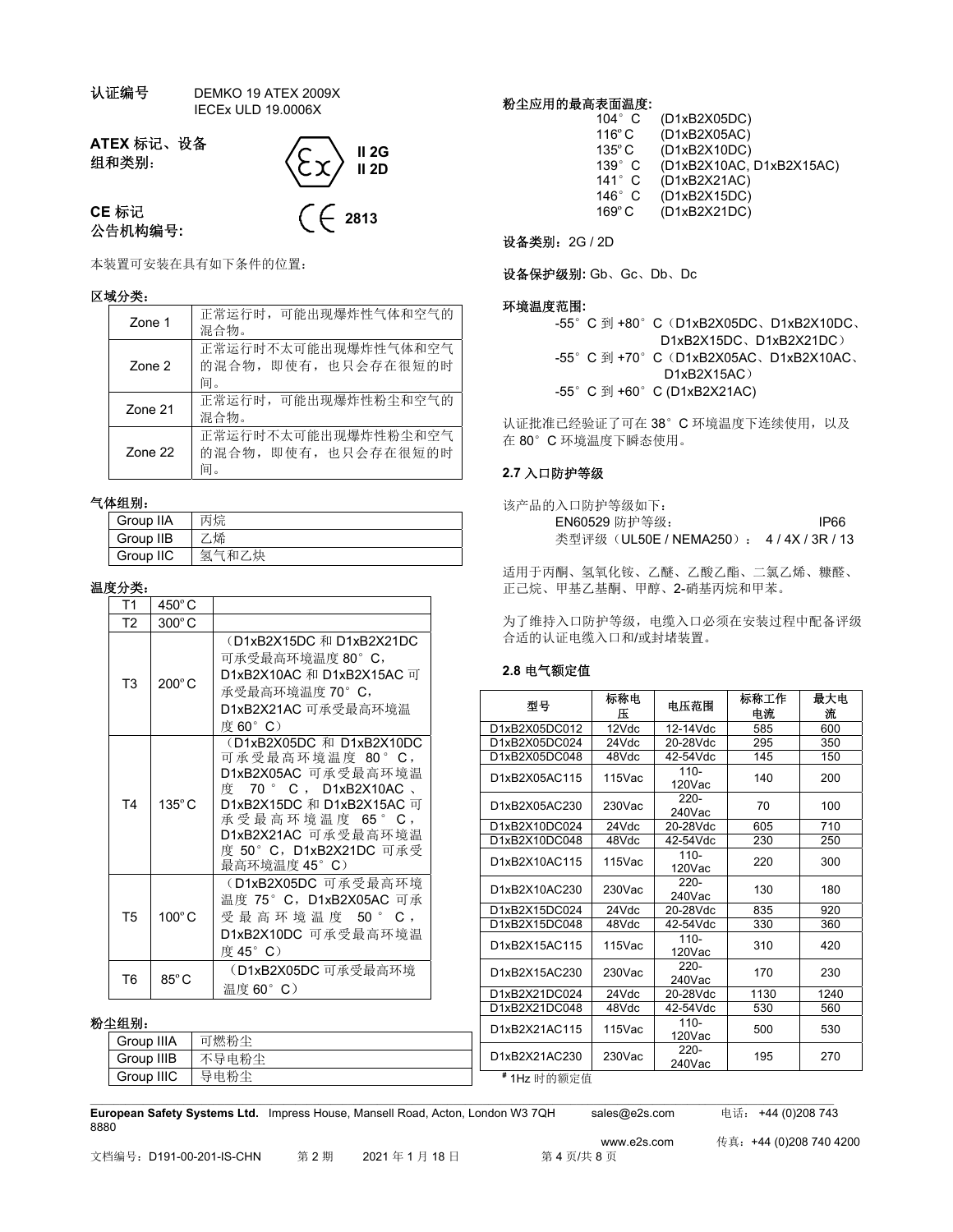表 1: 电气额定值 务必使用合适的电源来运行设备。所选择的电源必须具有必要 的容量,能够向所有装置提供输入电流。

输入电流会根据输入电压的高低而变化。

# **3)** 特殊使用条件

外壳涂层不导电,在某些极端条件下可能会产生达到可点燃水 平的静电荷。用户应确保不要将设备安装在可能会受到外部条 件(例如高压蒸汽)影响进而导致非导电表面上积聚静电荷的 位置。此外,只能用湿布擦拭设备。

### 火焰通路位置



**4)** 安装

对装置的方向没有限制。

只能由具有相应资质的人员按照有关标准的最新版本安装接线 盒:

EN60079-14 / IEC60079-14:爆炸性环境 - 电气装置的设计、 选择和安装

EN60079-10-1 / IEC60079-10-1:爆炸性环境 - 区域分类。爆 炸性气体环境

EN60079-10-2 / IEC60079-10-2:爆炸性环境 - 区域分类。爆 炸性粉尘环境

本装置的安装也必须符合适用的任何当地法规,并且只能由经 过必要培训的合格电气工程师进行。

## **4.1** 安全安装要求

为了维持防护等级和保护模式,电缆入口必须在安装过程中配 备经过相应认证的电缆入口和/或封堵装置。如果使用导管进行 安装,请将导管密封在距外壳 18 英寸以内的位置。

如果入口配有适配器,则必须经过适当的应用认证。不允许将 封堵元件安装到适配器中。 在更换防爆盖之前,检查 O 形环密封圈是否到位。

分级分隔安装时必须安装镜头防护罩。

## **5)** 位置和安装

信标的位置应适当考虑到必须能够看到警告信号的区域。它应 该只固定在能够承受装置重量的位置。

D1xB2X 信标的安装方法有三种。

1. 信标可以通过拆卸、旋转和重新安装有承载作用的安装耳 片安装在表面上。这些适用于直径 6mm 的固定件。



- 2. 另外,信标可以通过装置底部的 3/4" NPT 入口安装在管 道上。
- 3. 或者,也可以使用棘轮可调不锈钢壁式支架组件安装信标。 这作为配件提供 - 零部件代码: SP77-0001。



图 1 信标的固定位置

## **6)** 操作外壳



警告 - 可能存在高电压,有触电危险。通电 时请勿打开,打开前请断开电源。



警告 – 表面灼热。工作后的设备外部表面和 内部部件可能灼热,操作时请小心。

要将供电电缆连接到信标上,必须打开防爆外壳。松开盖上的 平头固定螺丝,然后拆卸玻璃圆顶盖组件,以便进入腔室。为 此,需要旋开玻璃圆顶盖,请务必特别小心,注意不要损坏螺 纹。

|      | European Safety Systems Ltd. Impress House, Mansell Road, Acton, London W3 7QH | sales@e2s.com | 电话:+44 (0)208 743      |
|------|--------------------------------------------------------------------------------|---------------|------------------------|
| 8880 |                                                                                |               |                        |
|      |                                                                                | www.e2s.com   | 传真:+44 (0)208 740 4200 |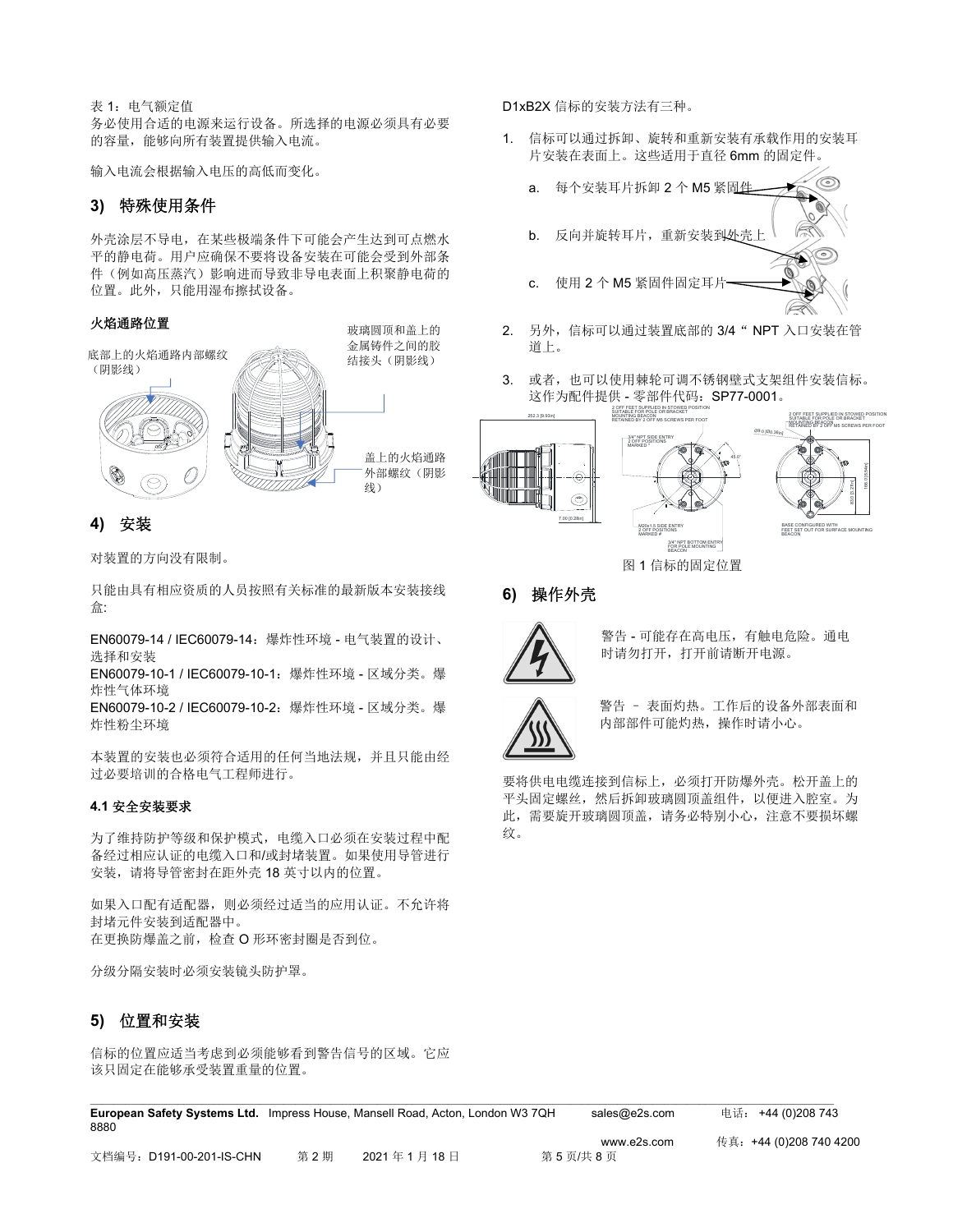

图 2 操作外壳。

安装完成后,应检查隔爆螺纹,以确保它们干净且在安装过程 中没有损坏。确保 O 形环密封圈就位且未损坏。

安装隔爆盖时,确保螺纹正确啮合。完全拧紧盖子,确保盖子 和信标外壳底部之间没有可见的间隙。

# **7)** 选择电缆、电缆密封套、封堵元件和适配器

在选择电缆尺寸时,必须考虑到每个装置的输入电流(见第 11 部分)、线路上的信标数量和电缆的长度。所选择的电缆 尺寸必须具有必要的容量,能够向连接到线路上的所有信标提 供输入电流。

入口是 2 个 M20 x 1.5 螺纹和 3 个 ¾" NPT 螺纹

如果需要高 IP(入口保护)等级,则必须在电缆密封套或封堵 装置下方安装合适的密封垫圈。

对于爆炸性粉尘环境,必须维持最低防护等级 IP6X。

对于爆炸性气体环境,必须维持最低防护等级 IP54。 插入 NPT 插塞前, 应先涂油。

对于环境温度较高的情况,电缆入口温度或电缆分支点温度可 能超过 60°C,因此必须使用合适的耐热电缆和电缆密封套, 并且额定的工作温度应至少为以下值:

|  |                                            | Max Ambient<br>Temperature (°C) | $-5$ | O  | 5  | 10 | 15 | 20              | 25 | 30       | 35       | 40  | 45                  | 50  | 55  | 60  | 65  | 70  | 75  | 80  |
|--|--------------------------------------------|---------------------------------|------|----|----|----|----|-----------------|----|----------|----------|-----|---------------------|-----|-----|-----|-----|-----|-----|-----|
|  |                                            | D1xB2X05DC                      |      |    |    |    |    |                 |    |          |          |     | 61                  | 66  | 71  | 76  | 81  | 86  | 91  | 96  |
|  |                                            | D1xB2X05AC                      |      |    |    |    |    |                 | 62 | 67       | 72       | 77  | 82                  | 87  | 92  | 97  | 102 | 107 |     |     |
|  | Req. cable /<br>cable gland<br>rating (°C) | D1xB2X10DC                      |      |    |    |    |    |                 | 63 | 68       | 73       | 78  | 83                  | 88  | 93  | 98  | 103 | 108 | 113 | 118 |
|  |                                            | D1xB2X10AC                      |      |    |    |    | 63 | 68              | 73 | 78       | 83       | 88  | 93                  | 98  | 103 | 108 | 113 | 118 |     |     |
|  |                                            | D1xB2X15DC                      |      |    |    |    |    | 64              | 69 | 74       | 79       | 84  | 89                  | 94  | 99  | 104 | 109 | 114 | 119 | 124 |
|  |                                            | D1xB2X15AC                      | 61   | 66 | 71 | 76 | 81 | 86              | 91 | 96       | 101      | 106 | 111                 | 116 | 121 | 126 | 131 | 136 |     |     |
|  |                                            | D1xB2X21DC                      |      | 65 | 70 | 75 | 80 | 85              | 90 | 95       | 100      | 105 | 110                 | 115 | 120 | 125 | 130 | 135 | 140 | 145 |
|  |                                            | D1vR2Y21AC                      |      |    | 65 | 70 | 75 | 90 <sub>0</sub> | QE | $\alpha$ | $\Omega$ |     | 100 105 110 115 120 |     |     |     |     | -   |     |     |

## **8)** 电缆连接

装置有 2 个 M20 x 1.5 螺纹入口和 3 个 ¾" NPT x 14 螺纹入 口。

将使用尺寸为 0.5-2.5 平方毫米/AWG 20-14 的实心或绞合线连 接到接线端子中。电线绝缘层需要剥去 6-7 毫米。电线可以用 压接的套圈牢固地安装。接线端螺丝需要以 0.4 Nm / 3.5 Lb-in 的紧固扭矩拧紧。

请参阅本手册的第 5 部分,了解操作外壳的信息。

### **9)** 布线

直流信标上有一个 4 路接线端子供电。有 2 个 +ve、2 个 -ve 端子和一个内部接地装置。





图 4 D1xB2XDC 端子

交流信标上有一个 5 路接线端子供电。有 2 个通电端子、2 个 中性点端子和一个接地端子。



| <b>European Safety Systems Ltd.</b> Impress House, Mansell Road, Acton, London W3 7QH<br>8880 |     |            | sales@e2s.com | 电话: +44 (0)208 743      |
|-----------------------------------------------------------------------------------------------|-----|------------|---------------|-------------------------|
|                                                                                               |     |            | www.e2s.com   | 传真: +44 (0)208 740 4200 |
| 文档编号:D191-00-201-IS-CHN                                                                       | 第2期 | 2021年1月18日 | 第6页/共8页       |                         |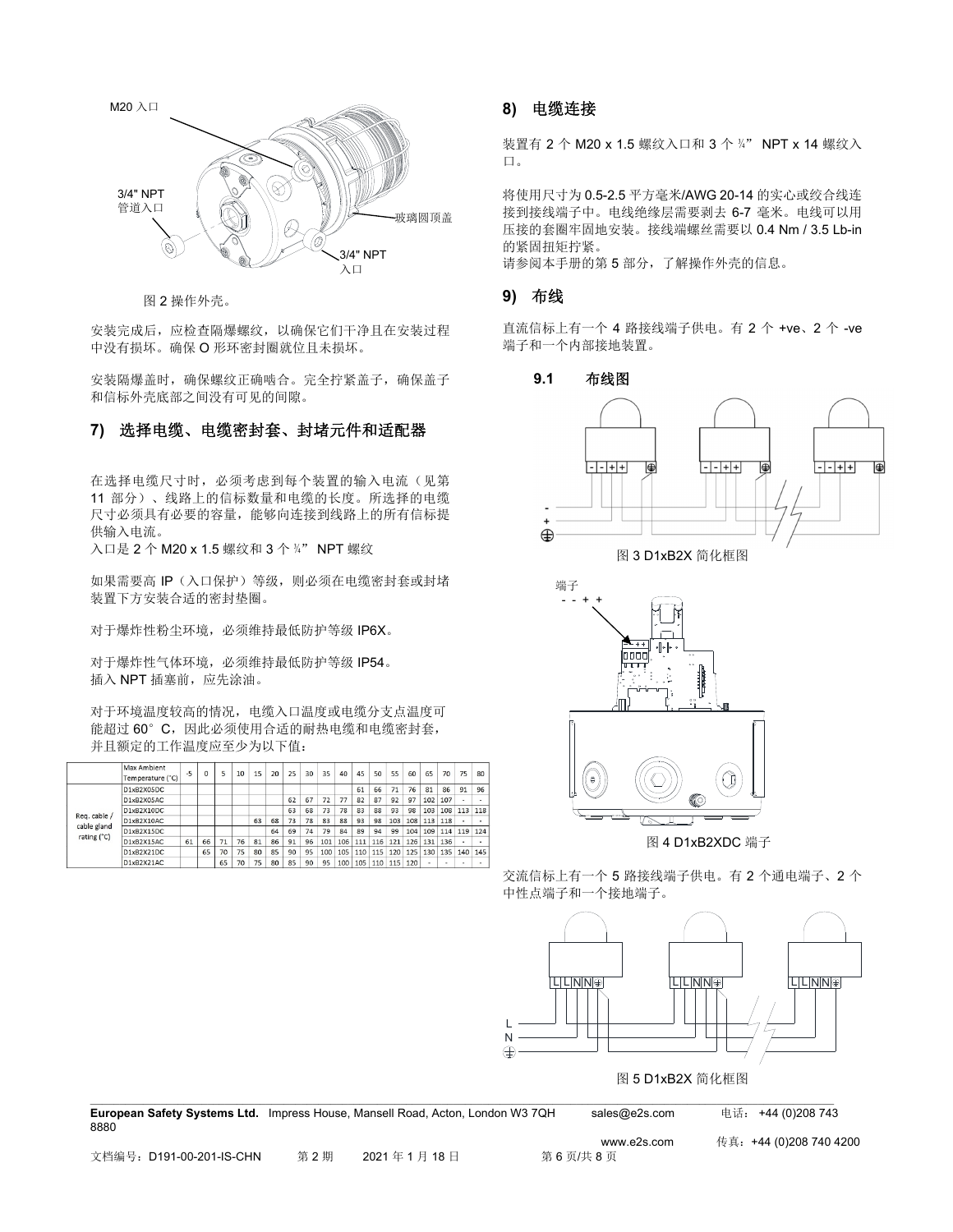

图 6 D1xB2XAC 端子

## **9.2** 线路监测

在 D2xB1X 装置上,可以根据需要使用直流反向线路监测。 所有直流信标的电源输入线路上都装有一个阻塞二极管。线端 监测电阻可以连接到防爆外壳中的 +ve 和 -ve 端子。如果使用 线端电阻,它的值必须如下所示: 最小电阻 3K3 欧姆 最小功率 0.5W

| 最小电阻 500 欧姆 | 最小功率 2.0W |
|-------------|-----------|
|             |           |

电阻必须直接连接到 +ve 和 -ve 端子, 如下图所示。 构成如图 7a 中所示的电阻支脚,将电阻安装在两个端子上, 如图 7b 所示。



图 7a 线端电阻构成



图 7b 线端电阻放置

## **10)** 接地

该装置有一个外部和一个内部接地端子(见图 8)。

应使用环形压接端子与外壳底部的内部接地端子进行内部接地 连接,以便将接地导体固定在接地端子下方。接地导体的尺寸 和额定值至少应与输入电源导体相同。

使用环形压接端子将接地导体固定到接地螺柱上,从而将外部 接地连接连接到 M5 接地螺柱上。外部接地导体的尺寸至少应 为 4 毫米。



图 8:内部和外部接地位置

| <b>European Safety Systems Ltd.</b> Impress House, Mansell Road, Acton, London W3 7QH |     |            | sales@e2s.com | 电话: +44 (0)208 743      |
|---------------------------------------------------------------------------------------|-----|------------|---------------|-------------------------|
| 8880                                                                                  |     |            |               |                         |
|                                                                                       |     |            | www.e2s.com   | 传真: +44 (0)208 740 4200 |
| 文档编号: D191-00-201-IS-CHN                                                              | 第2期 | 2021年1月18日 | 第7页/共8页       |                         |

 $\mathcal{L} = \{ \mathcal{L} = \{ \mathcal{L} = \{ \mathcal{L} = \{ \mathcal{L} = \{ \mathcal{L} = \{ \mathcal{L} = \{ \mathcal{L} = \{ \mathcal{L} = \{ \mathcal{L} = \{ \mathcal{L} = \{ \mathcal{L} = \{ \mathcal{L} = \{ \mathcal{L} = \{ \mathcal{L} = \{ \mathcal{L} = \{ \mathcal{L} = \{ \mathcal{L} = \{ \mathcal{L} = \{ \mathcal{L} = \{ \mathcal{L} = \{ \mathcal{L} = \{ \mathcal{L} = \{ \mathcal{L} = \{ \mathcal{$